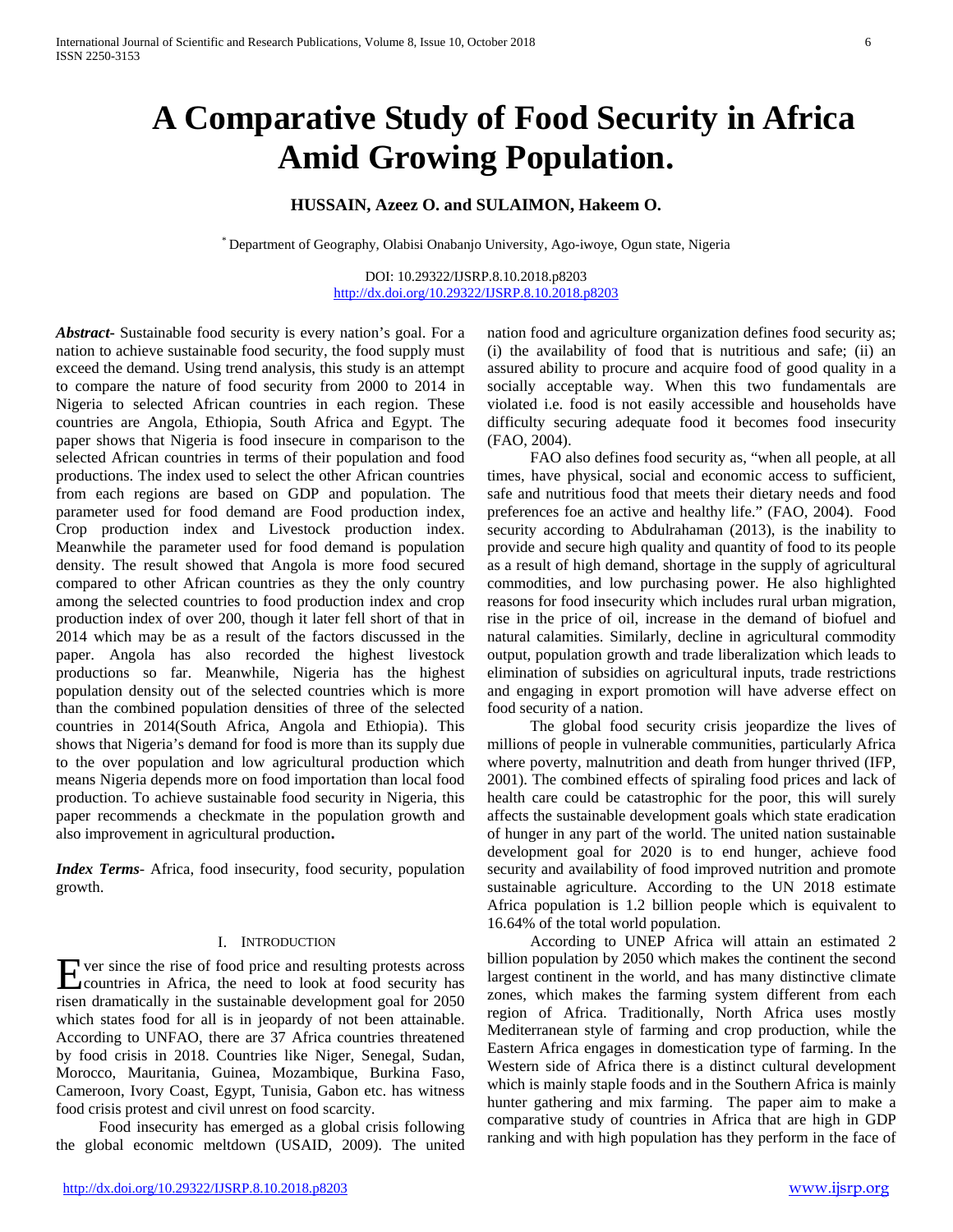challenges of their continuous population increase against their agricultural production.

#### II. RESEARCH ELABORATIONS

#### **Causes of food insecurity in Africa**

 There are numerous causes of food insecurity in Africa, but this paper is going to review some of the important causes as its relevance to the study;

#### *1. Population*

 The overall demand for food is affected by population growth, most of the countries with the highest number of people facing food insecurity also have high fertility rates and rapid population growth which affects meeting nutritional value. It is projected that by 2050 Africa fertility rate will have doubled even as at a low fertility rate, presently Africa has one of the highest population growth in the world. Africa holds the largest proportion of food insure people, with one in four people undernourished (UNPD, 2009). The region also has the lowest agricultural productivity in the world and the highest percentage of people living in poverty (World Bank, 2007).

 Food production depends on the cropland and water supply, which are under strain as human populations increase. Pressure on limited land resources, driven in part by population growth, can mean expansion of cropland. This often involves destruction of vital forest resources or over exploitation of arable land. Globally, the rates of growth in fish capture and aquaculture has slowed, raising concerns about the future supply of fish for human consumption (FAO, 2009). According to Castro J and Anges 2008, human pressure, including population growth, have adversely affect the productivity of fisheries. The fisheries had previously provided up to 80% of dietary protein for the human population is in decline.

## *2. Conflicts and Communal violence*

 Conflicts have always been a bane in food security in Africa. Where conflicts occurs there are tendencies to have food shortage, low agricultural production, destruction of food stocks, live stocks and other agricultural produce and assets. For instance the militias often sack villages and hamlets making the poor farmers flee. Which in turns reduces or eliminate the farming population and creating food insecurities?

 Messer and Cohen, 2004 in their works noted that conflicts and communal violence contributes to serious fall in accessibility and availability of food which is the core basis of food security since agriculture is the main stake of rural livelihood in African. Conflict and war has a strong correlation to food security and production has been mentioned in a Food Agriculture Organization, 2004 report that stated communal violence costs Africa over \$120 million worth of agricultural production during the last third of the  $20<sup>th</sup>$  century, given the importance of agriculture to the overall livelihood of the economy, especially in the conflict prone area of Africa.

 A Food Research Policy Institute, (2004) identifies that conflicts limits food production and denies people access to food and availability of food supply. In most conflicts and post conflicts zones in Africa are home to substantial number of food insecure people, therefore making Africa countries a zone to high chronic food insecurity.

#### *3. Climate Change*

 Agriculture is extremely vulnerable to climate change in Africa, high temperature and heat wave coupled with erratic rainfall pattern reduces agriculture yield, encourages weed and pest proliferation and increase the likelihood of short run crop failure and long run production decline (Nelson et al, 2009). In other to prove the impact of climate change on agriculture production Schlenker and Lobell, 2010 combined historical crop production and weather data together, the result shows that 5 major crop African crops (maize, sorghum, milet, groundnut, and cassava) yield will decrease by 7% by year 2046. With the current predictions has how climate change will affects the world. The negative adverse effect is going to have on food security is going to overwhelming in Africa. The projected drying up of many water sources, increased instances of drought and flash floods, the submersion of some land masses under rising sea levels, will all stress the agricultural system in Africa. Crops will suffer from heat stress and water stress with a rise in temperature and precipitation.

 Between 1980 and 2014, over 363 million people in sub-Saharan Africa were affected by droughts. Droughts affect more people in eastern Africa with 203 million people affected, compared to southern Africa with 86 million and western Africa with 74 million. Ethiopia and Kenya together accounted for 30 percent of the total number of people affected, with nearly 61 million and 48 million, respectively (FAO, 2015). The countries the loss suffered in economical valuation is about \$31 billion in crop and livestock production after the droughts that occurred between 1991 and 2013, with the highest losses experienced in eastern Africa amounting to \$19 billion. In southern Africa, losses amounted to over \$10 billion and \$2.5 billion in western Africa. After the droughts that occurred between 1991 and 2011 in the region, food imports increased by \$6 billion and exports of the same commodities fell by nearly \$2 billion (FAO, 2011).

 For example, in the horn of Africa every year 9.6 million people faced food insecurity caused by drought which indicates a strong relationship between climate vulnerability and food security. In many cases, there is a complex interaction of crises that may combine with drought to produce food insecurity, such as soaring and volatile food prices, livestock and plant pests and disease, resource-based competition, internal conflict and civil insecurity. These are among other important drivers of production loss and food insecurity, which can coincide with drought in a given year.

## *4. Gender*

 The women work force in Agriculture industry in Africa is more dependent on women labor than that of men because the livelihood of women is dependent on agriculture for survival. In Africa in 2008, 63% of female in compare to 48% of male workers depended on agricultural-based livelihood (world resources institute, 2008). Women now also constitute a substantial proportion of the total agricultural labor force. Doss, 2010 noticed that if we take time spent on food production, pressing and preparation, women contribute 60-70% of the total labor needed to bring food to the table in developing countries. The dependence of food security in Africa is now dependent on women than men who have moved to non farming job.

 Even has at the ever increasing population of women in agriculture they are affected by constant like operating a small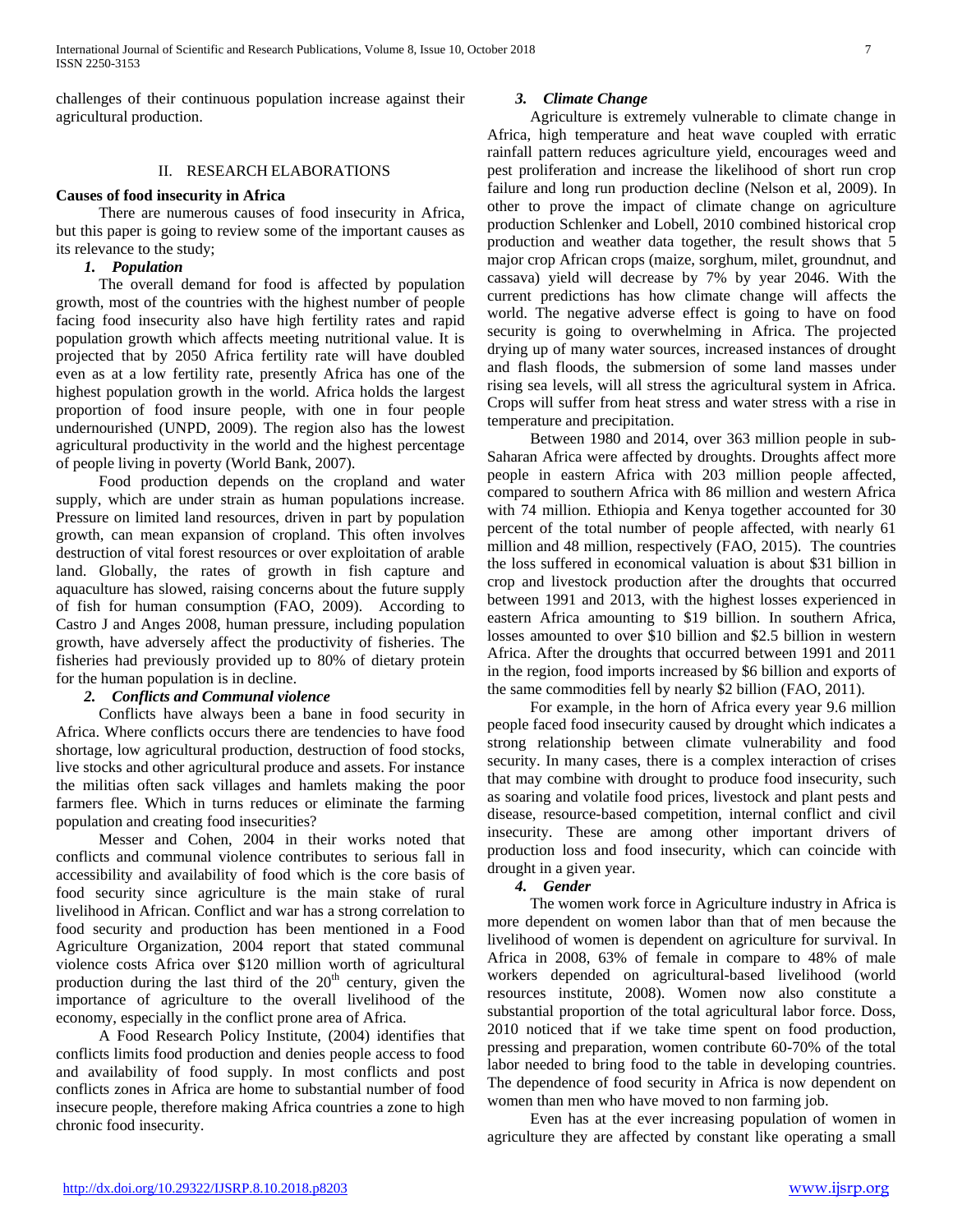farms and the Africa history of women not owing land. According to a World Bank report of 2007, women are typically those working on family farm where the farm is owned by the men or family, rather than the women themselves. Also there is gender brashness in access to technical information, credit, marketing (World Bank 2009, FAO 2011). All this disadvantages the women face limits the opportunities for higher value production thereby affecting a sustainable food security in Africa.

## **Food Security in the Case Studies**

## *1. Food insecurity in Egypt*

 Agriculture is a major component of the Egyptian economy, contributing up to 14.5% of the gross domestic product and 28% of all the jobs (USAID, 2017). The agriculture sector in Egypt is dominated by small farms which use traditional practices that do not comply with internationally recognized standards. Egyptian economy is considered the backbone of the economic and social structure where it represents a major role in comprehensive development of the country. The Economist Global Food Security Index, 2014 observed that most North African countries suffer from triple burden of malnutrition, under nutrition, overweight and obesity are said to be above 50% in all countries of the region.

 In 2014, 16.9% of children in North Africa are stunted and 7.3% of children are under weight which reflects the burden has large social and economic losses; productivity losses and direct health care cost (The Economist Global Food Security Index, 2014). Egypt is facing high rates of poverty and unemployment, with 17% of the Egyptians suffering from food security in 2011 has a result of the political unrest in the country. Child stunting rate, in Egypt, is above the regional average, ranging from 28- 58% (FAO, 2014). Egypt is the largest wheat importer in the world, wheat import represent more than 50% of the Egypt consumption which make food security in Egypt vulnerable to volatility of international food price, which increases government budget and living costs of the Egyptian population contributing to poverty, under nutrition and other negative social welfare effects (FAO, 2014).

 In Egypt, 5% of the population is under nourished in 2012 and 40% of adult population is already stunted by poor nutrition (Power, 2013 and World Bank Development Indicator, 2014). According to UN Egypt 2014, high population rates, increasing per capita income and urbanization are major factors for rising food demand, especially cereals. The country is facing important challenges with diminishing agriculture potential, water scarcity, climate change, deficit on its food balance and rising import bills. Breisinger et al (2013), noted that there is high correlation between poverty and food security in Egypt between 2009 and 2011, 12% of the population became food insecure and income poor, it can be concluded that with poverty rate around 26% in 2012-2013 food insecurity in Egypt is more of economic problem.

 The challenges facing agricultural production in Egypt includes climate change, soil desertification, salinization and urbanization, construction on agriculture land in threatening the land availability. Between 2010 and 2011 the total cultivated area decreased by 1% because of such construction particularly in greater Cairo and Nile delta (Breisinger et al, 2013). The federal ministry of water resources and irrigation in Egypt emphasizes that water shortage and the degradation of water quality is a major challenge facing agriculture in Egypt. Agriculture consumes the largest amount of water available taking 85% of the total demand of water.

## *2. Food insecurity in Ethiopia*

 Food insecurity remains a wide spread phenomenon and a great challenge in Ethiopia, the challenge is further enhanced by climate change such as rainfall failure, which affects agriculture activities, livelihood activities for the population (central statistics agency of Ethiopia, 2015). Ethiopia agriculture is weather dependent has such it is erratic and insufficient for even a successive rainy seasons, the entire country is prime to falling into famine (Birara, E; Mequant, M; and Samuel, T; 2015). A 2010 United Nation report, 5.2million people in Ethiopia face an uncertain food security situation. The worsening food security situation is also attributed primarily to poor rainfall (UN, 2010).

 The problem of food insecurity has become persistent in Ethiopia as many rural households are already lost their means of livelihood due to recurrent drought and crop failure (Bogale, 2002). Drought and famine has become an everyday reality in Ethiopia, the drought of 1973 and 1986 was estimated to have affected over 50 million Ethiopian (Berhanu, 2001). There are many factors that is contributing to the case of food insecurity in Ethiopia, which are production fluctuations, low non-farm employment, low income, regular fragmentation of markets, high rate of natural degradation, low level of farm techniques, high level of illiteracy and inadequate quality of basic education, poor health and sanitation, high population growth, poor governance, conflicts and war. These factors all impede the achievement of food security and sustainable economic development.

 In a UNICEF, 2014 report, about 10% of Ethiopians are chronically food insecure and this figure rises to more than 15% during frequent drought years (UNICEF, 2014). Around 12 million people in the country are regularly exposed to droughts, floods, landslides, epidemic and earthquakes. These incidents have negative consequences such as forced internal displacement of population, destruction of assets and livelihoods, extreme poverty, under nutrition and extreme food insecurity.

## *3. Food insecurity in South Africa*

 The government of South Africa has committed itself to fighting food security and poverty by adding adequate nutrition and the right to food to all to the bill of rights. In 2002, the South Africa government adopted the integrated food security strategy (IFSS) which vision statement is to attain universal physical, social, and economic access to sufficient, safe and nutritious food by all South Africans at all times to meet their dietary and food preference for active and healthy life (Jacob, 2009).

 South Africa is likely not to feature in any agenda of an international dialogue on food security. In the country is a net exporter of agricultural commodities and has a high per capita income, even for an emerging economy but has at this can we say the country is food secured? About 14% of the population is estimated to be vulnerable to food insecurity, and 25% of children under the age of six are reckoned to have had their development stunted by malnutrition (HRSC, 2004). Food security in South Africa has taken a complex challenge during the country's food system given the rapidly changing complex in stress such as climate change, political unrest, socio-economic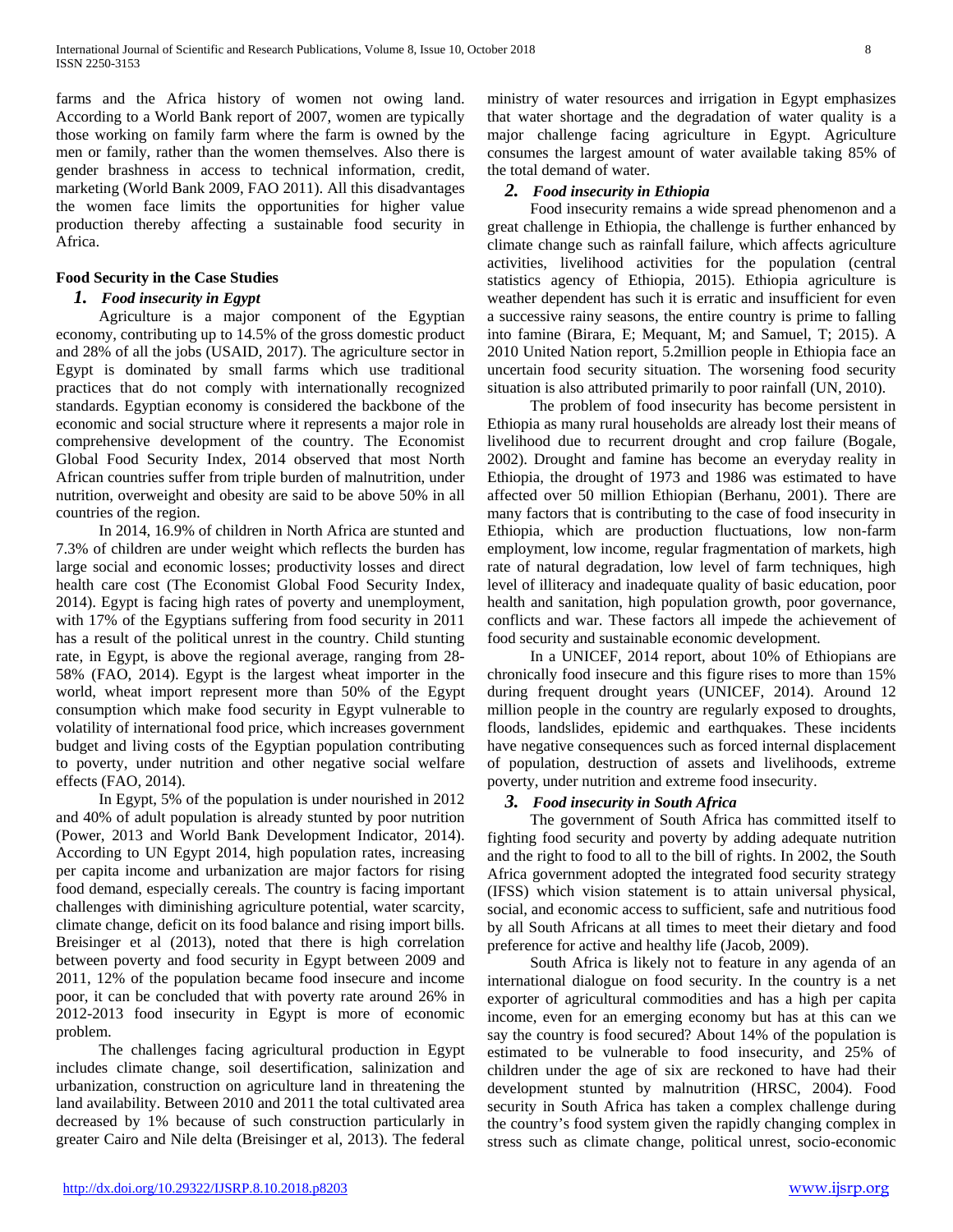and environmental vulnerability, rising food prices which puts South Africa livelihoods of millions at risk. These conditions, coupled with external threats, could again trigger widespread suffering and deepen food insecurity (Drimie and Casle, 2009).

 In achieving food security in South Africa a multi-facet system must be taken to stem the fast changing reality of challenges such as climate change, urbanization, population growth and environment sustainability. In South Africa even though they are food secure at national level it doesn't translate it to accessibility to household benefits because food security at national level is different compared to food security at local level or household. The food security situation at household is less palatable as argued by De cook et al, a national survey carried out indicate 24% of children under 5yrs of age are stunted and approximately 57% of children under 5yrs of age shows sign of wasting (Ardington and Case, 2009). The 2005, national food consumption survey (NFCS) reports that despite the overall growth and food sustainability of South Africa economy, one or two household i.e. 51.6% experienced hunger; which is one out of three was at risk of hunger and only one of five appeared to be food secured (Labadano et al, 2008).

 South Africa is a food secured country producing enough staple foods or having the capacity to import food if needed in order to meet the basic nutritional requirement of its population (FAO, 2008) but all in how readily accessible in the food to household in South Africa. A survey by South Africa Statistics in 2009 reports that an estimated 20% of South Africa households have inadequate or severely inadequate access to food. National food indicator reveals that South Africa has been able to meet the food needs of its growing population over the past years.

## *4. Food insecurity in Nigeria*

 In the last decade or so, Nigeria has become a major importer of basic staples such as wheat and rice and overall, the country account for a major part of Africa's overall food deficit. As at 2013, Nigeria has spent N1.3trillion on the importation of food items annually comprising of only rice, sugar, fish and meat. The UN on Food and Agriculture in 2017 declared that about 1.7million Nigerians are facing acute food insecurity and in need of urgent life saving and livelihood protection (FAO, 2017), even at that the record books, according to a CBN report shows that there have been a 3.5% increase in crop production and 5.9% in livestock and fishery (CBN, 2016)

 Nigeria is the largest oil producing country in Africa, and she has 79 million hectares of arable land of which 32 million hectares been cultivated so far. She majorly practice rain fed agriculture and with her population of 160 million which depends on staple food, 70% of her population are under nourished and suffering from poverty (Nwajiuba, 2012). In the 1960s, agriculture was the leading contributor to the economy of Nigeria, the force driving it to global prominence, creating employment, income and foreign exchange. Nigeria was able to feed its population and export its surplus, the discovery of oil changed the system and funds were channeled away from the sector and agricultural production was substituted for oil then the issue of food insecurity became an instant national concern.

With the improvement in agricultural production in Nigeria since the democratic era in the country, both food and livestock production remains below potentials, despite a 7% growth rate between 2002-2008. The growing population is still dependent on importation of staple food which can be seen in the food import bill. There are several factors that is driving Nigeria towards consistent food insecurity such has climate change, inadequate financing, high cost of farm machine, consistent attack by herdsmen on local villages and farmers prompting farmers to leave their homes and relocate. According to the Nigerian Emergency Management Agency highlighted that 65% of northern farmer have migrated to the southern part of Nigeria due to insecurity of the north.

## *5. Food Insecurity in Angola*

 Following four decade of conflicts, Angola has one of the worst humanitarian situation in the world. Despite its vast mineral wealth and agricultural potential, the country is ranked  $160<sup>th</sup>$  out of  $174<sup>th</sup>$  countries on the UNDP human development index (UNDP, 2000) not counting international refugees approximately 1.8 million people depend on food assistance. After the end of the 30 years civil war in 2002, Angola has seem considerable progress in terms of economic and social development, including its nutritional status in comparsim to other southern Africa countries. The nutritional level has improved from a 58 in 2002 to 33 in 2016 according to global health index (2016). Many programs were set in motion after the civil war to fortify food security and nutritional improvement. In 2003, a 10 year program of food fortification was initiated to produce fortified maize meal (T. Van dan Briel, E. Cheng, J. Zewari, and Khan, R., 2007) with one year production of the fortified maize reached 4 tons per hour and by 2006, almost 10,000 tons of fortified maize meal had been produced reaching 115, 000 people monthly.

 In 2010-2011 a severe drought hit Angola which was marked by a shortage of rainfall for more than 60% when compared to normal years the impact is that agricultural production decrease by more than 400,000 tons nationally and an estimated 366,780 household will be affected across the country was projected. Food insecurity, high food prices and other factor linked to drought have impacted negatively on the giant stride taken on the nutritional status of children under 5 (UNICEF, 2012). Most household in Angola are generally food secured due to the augmented supply of food reserve from the nation harvest and steady import of food products.

## III. RESULTS

 The paper is structured to briefly discuss the causes of food security in Africa given that there are 53 Africa countries, we selected 5 countries from each region of the continent base on their population size and gross domestic product (GDP). The countries selected countries are; Nigeria, Ethiopia, Egypt, South Africa and Angola. Then a comparative study of their food demand using food production, crop production and livestock production as index against its food supply using population as index, to identify which country is food secured with all the challenges encountered and how they can improve on their food security amid the challenges they face. The data for food demand index was gotten from world bank data 2017.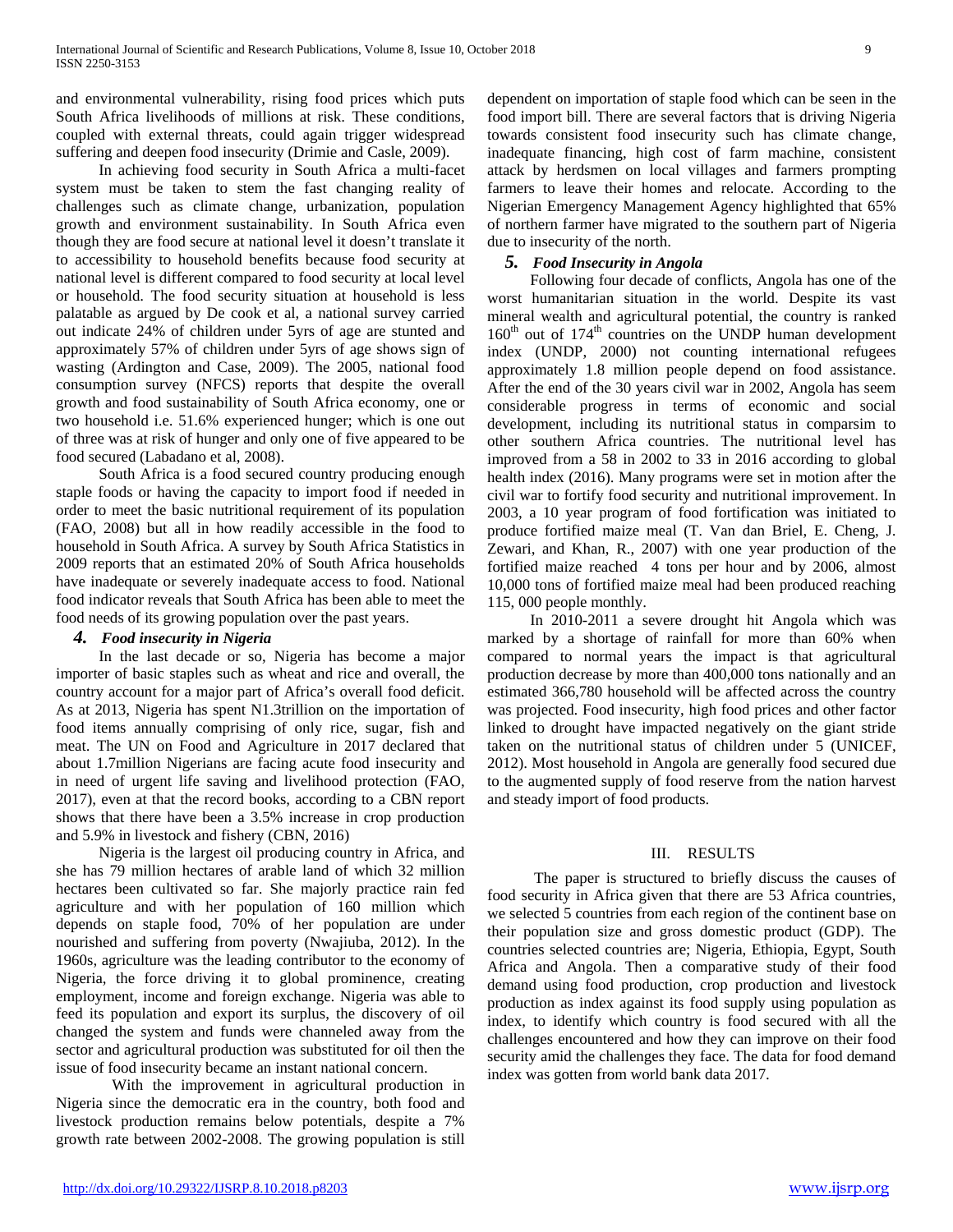International Journal of Scientific and Research Publications, Volume 8, Issue 10, October 2018 10 ISSN 2250-3153



2014)

 From Figure 1, food, crop and livestock production index and population growth in Nigeria between the period under review shows an increasing trend, but the rise in population is faster than the rise in food production. Food production, a proxy for food supply of food increased from 81.8 in 2000 to 121.61 in 2014, meanwhile crop production also was also on an increase from 80.56 in 2000 to 116.88 in 2014, livestock production also increased from 86.3 in 2000 to 123.66 in 2013 and later fell to 109.4 in 2014; while the population density, a proxy for food demand increased from 134.33 in 2000 to 193.75 in 2014. Nigeria food equation is not balanced because the demand for food is rising faster than the supply of food. This shows that Nigeria is not food secured in terms of availability



-2014)

 From Figure 2, food, crop and livestock production index and population growth in South Africa between the periods under review shows an increasing but fluctuating trend, but the rise in population is lower than the rise in food production. Food production, a proxy for food supply of food increased from 96.06 in 2000 to 125.79 in 2014, meanwhile crop production also was also on an increase from 102.47 in 2000 to 123.22 in 2014, livestock production also increased from 89.41 in 2000 to 130.47 in 2013 and later fell to 127.93 in 2014; while the population density, a proxy for food demand increased from 37.01 in 2000 to 44.65 in 2014. South Africa food equation is more balanced because the demand for food is lower compared to the supply of food. This shows that South Africa is more food secured in terms of availability compared to Nigeria.

Figure 3: Demand for and Supply of Food in Egypt (2000 -2014)

 From Figure 3, food, crop and livestock production index and population growth in Egypt between the period under review shows a rise and fall trend, but the rise in population is lower than the rise in food production. Food production, a proxy for food supply of food increased from 85.27 in 2000 to 120.38 in 2014, meanwhile crop production also was also on an increase from 86.77 in 2000 to 116.58 in 2014, livestock production also increased from 81.91 in 2000 to 131.58 in 2012 and later fell to 130.65 in 2014; while the population density, a proxy for food demand increased from 70.22 in 2000 to 92.23 in 2014. Egypt food equation is a little balanced because the demand for food is lower compared to the supply of food. Meanwhile, the supply for food is non reliable as the trend shows a rise and fall supply while the demand is steadily increasing. This shows that Egypt is a bit more food secured in terms of availability compared to Nigeria.



Figure 4: Demand for and Supply of Food in Angola (2000 - 2014)

 From Figure 4, food, crop and livestock production index and population growth in Angola between the periods under review shows an increasing but fluctuating trend, but the rise in population is lower than the rise in food production. Food production, a proxy for food supply of food increased from 62.75 in 2000 to a record high of 207.44 in 2013, and later fell to 174.85 in 2014, meanwhile crop production also was also on an increase from 52.53 in 2000 to a record high of 227.3 in 2013 and later fell to 189.08 in 2014, livestock production also increased from 99.86 in 2000 to 138.01 in 2013 and later fell to 128.7 in 2014; while the population density, a proxy for food demand increased from 13.18 in 2000 to 21.59 in 2014. Angola food equation is more balanced because the demand for food is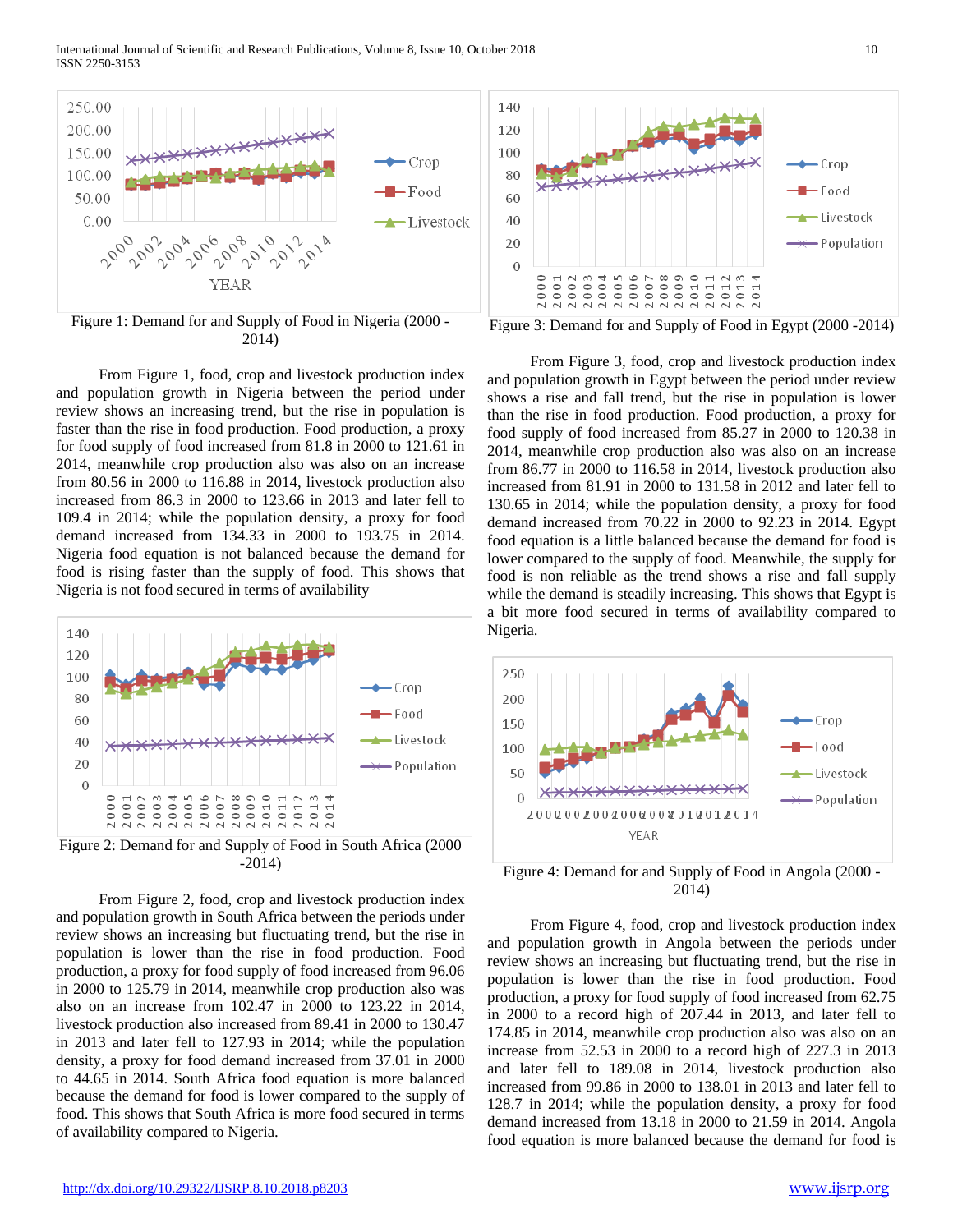lower compared to the supply of food. This shows that Angola is more food secured in terms of availability compared to Nigeria due to their low population density.



Fig. 2. Demand for and Supply of Food in Ethiopia (2000 -2014)

 From Figure 5, food, crop and livestock production index and population growth in Ethiopia between the periods under review shows an increasing but fluctuating trend, but the rise in population is lower than the rise in food production. Food production, a proxy for food supply of food increased from 69.79 in 2000 to 156.55 in 2014, meanwhile crop production also was also on an increase from 74.92 in 2000 to 182.29 in 2014, livestock production also increased from 64.04 in 2000 to 139.02 in 2010 and later fell to 112.93 in 2014; while the population density, a proxy for food demand increased from 66.53 in 2000 to 97.4 in 2014. Ethiopia food equation is more balanced because the demand for food is lower compared to the supply of food. This shows that Ethiopia is more food secured in terms of availability compared to Nigeria.

 The inability of food supply to match up with demand is attributed to low productivity in agriculture leading to a fall in locally produced food in Nigeria. To supplement the shortfall in domestic food production, Nigeria depends so much on food importation.

 Too much reliance on food importation is not good for the economy of any nation, it could only lead to vulnerability and in case of down turn in the economy as we are expressing recently, the country will be left with no option than to depend on food aid and further exposing the country to a chronic food insecure situation. Since 2000, the prevalence of undernourishment in Nigeria has been decreasing even though the country did not achieve the millennium development goal of eradicating poverty and hunger in 2015. The downward trend in the prevalence of undernourishment maybe attributed to the improvement in food production during the period.

 Having compared Nigeria's food security issues with some selected Africa countries, it shows clearly that Nigeria being the giant of Africa is not exhibiting the traits of real giant in terms of securing food security for its citizens. The parameters being considered in this papers shows clearly how the recent insurgent in the North has affected the livestock productions in the country. This also prompted consequent security threat being posed by the Fulani herdsmen who has lost their arable lands for grazing due to insurgency in some parts of the northern region. Thus, this paper recommends the following to the Nigeria government so as to achieve sustainable food security for its citizens.

- i. Population control: The rate at which the population is growing compared to food production index shows clearly the country is not food secured. In such case, government needs to control the population growth in the country by formulating policies which will help checkmate it.
- ii. Improved Agricultural productivity: There should be improvement in food, crop and livestock production. Though these indexes compared to other selected African countries are still close, but there should always be room for improvement as we can't compare the selected Africa countries' population to that of Nigeria.

#### IV. CONCLUSIONS

 This paper compares food security in Nigeria to some selected Africa countries. The cause of food insecurity are also examined. The issues of food insecurity in the selected African countries are also discussed, recommendations were also made to achieve sustainable food security in Nigeria. Achieving sustainable food security in Nigeria means being able to meet with the present demand for food by the citizen without jeopardizing the chances of meeting up with the food demand of the future generation. Most literatures considers Africa to be one of those continents that is vulnerable to food security. This assertion might be true but this study has shown that the case is actually a fallacy. The rate of population growth in Africa some of the case studies except Nigeria are food sufficient and are capable to feed its population demand. The case of Nigeria is peculiar because of persistent causes of insecurity been prevalent in Nigeria.

#### **REFERENCES**

- [1] Abdulrahaman, S. (2013) Expenditure on Agricultural Sector and Food Security in Nigeria. International Journal of Social Science Tomorrow, Vol. 2(1) pp1-6
- [2] Ardington, C., and Case, A. (2009) National Income Dynamics Study (NIDS). Health Analysis of the NIDS Wave 1 Dataset. Discussion Paper No 2. South Africa: The Presidency Republic of South Africa and SALDRU.
- [3] Berhami, G. (2001) Food Security in Ethiopia. The Impact of Socio-Political Forces. Development Research Series Working Paper No. 102, DIR & Institute of History and Social Studies. Aalborg University Denmark.
- [4] Birara, E.; Mequanmt, M. and Samuel, T. (2015) Assessment of Food Security Situation in Ethiopia: A Review, Asian Journal of Agricultural Research.
- [5] Bogale, A. (2002) Land Degradation, Impoverishment and Livelihood Strategies of Rural Households in Ethiopia: Farmers Perception and Policy Implication. Shaker Verlag, Germany; ISBW-13: 978-3832202149, Pages: 234.
- [6] Breisinger, C.; Al-Riffai, P.; Ecker, O.; Abuismail, R.; Waite, J.; Abdelwahab, N.; Zohery, A.; El-Laithy, H.; and Armanious, D., (2013) "Tackling Egypt's Rising Food Insecurity in a Time of Transition". Joint IFPRI-WFP County Policy Note.
- [7] Castro, J. and D Agnes, L. (2008) "Fishing for Families: Reproductive Health and Integrated Coastal Management in the Philippines" Focus. Washington D.C.: Woodrow Wilson Center.
- [8] Central Statistics Agency of Ethiopia CSA, (2015).
- [9] Doss, C. (2010) If Women Hold Up Half the Sky, How Much of the Worlds Food Do They Produce? Background Paper, 2011 State of Food and Agriculture Report (SOFA Report) FAO, Rome.